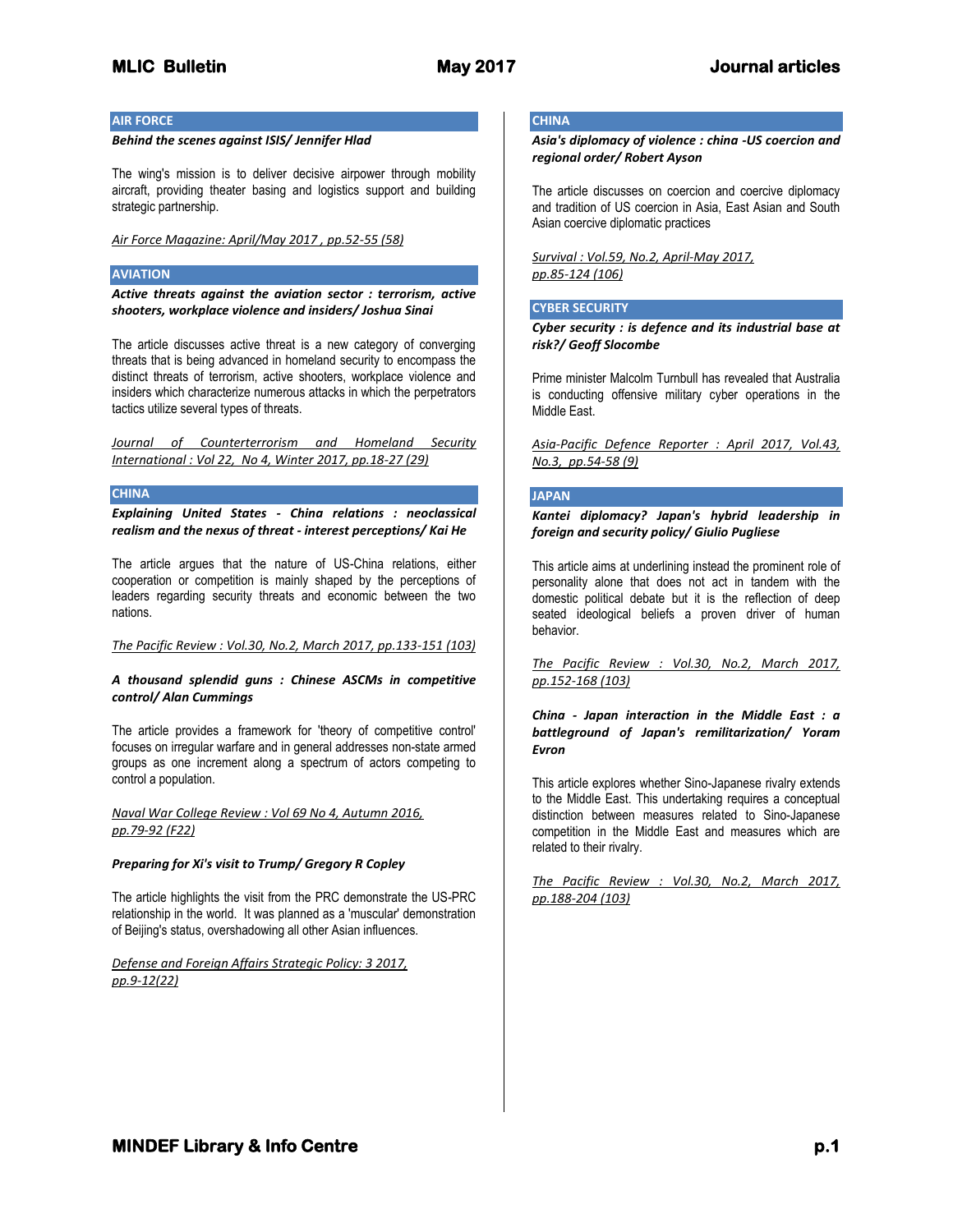## **JAPAN**

## *Wars and rumours of wars: Japanese plans to invade the Philippines 1993-1637/ Stephen Turnbull*

The article discusses the issue of Japanese naval capacity would not be resolved until the twentieth century. Throughout the decades under discussion the Spanish took the Japanese threat seriously and always responded on the basis of good intelligence.

## *Naval War College Review : Vol 69 No 4, Autumn 2016, pp.106-120 (F22)*

#### *Japan, Russia to enhance co-operation/ Gabriel Dominguez*

The plan of cooperation between the Russian and Japanese military departments includes more than 30 different joint activities. The discussion touched on a number of subjects including the conflict in Syria, North Korea's nuclear programme and ballistic missile defence systems deployed by Japan.

*IHS Jane's Defence Weekly: Vol.54 Issue 13, 29 March 2017, p.16(122*

## *Is Japan really back? the Abe doctrine and global governance/ Hugo Dobson*

The strategy to achieve the objectives has come to be known as the Abe doctrine which represents a radical but risky shift in foreign policy

*Journal of Contemporary Asia : Vol.47, No.2, May 2017, pp.199-224 (107)*

#### **LEADERSHIP**

*Building tomorrow's leaders by design/ Todd A Heussner*

The article highlights on the skills required for success on the battlefield or at the strategic level by designing programs of instruction that prepare leaders for the uncertainty that will face on the battlefields of the future.

*Army Sustainment : March - April 2017, pp. 24-29 (74)* 

#### *Developing sustainment leaders for the future/ Adrian Gamez*

The article discusses understanding the contributions of expeditionary logistics to warfighting formations could make the difference between winning and losing the fight.

*Army Sustainment : March - April 2017, pp. 15-16 (74)*

## **MILITARY WOMEN**

*Introduction to armed forces & society : special issue on women in the military/ Brenda L Moore*

This issue contains a collection of nine papers, each reviewing a current aspect of women serving in the military since post-Vietnam war era.

*Armed Forces & Society: Vol. 43, No. 2 April 2017, pp.191-201 (3)*

## **NORTH KOREA**

*Evolving threat : North Korea's quest for an ICBM/ Markus Schiller*

North Korea was in the process of developing an intercontinental ballistic missile that would pose a direct threat to the United States within five years.

## *IHS Jane's Defence Weekly: Vol.54 Issue 3, 18 January 2017, p.24 (122)*

## *High stakes : can Trump and Xi avoid war and strike a North Korea deal?/ Graham Allison*

Presidents Donald Trump and Xi Jinping have many issues to discuss at their upcoming Mar-a-Lago summit. In preparation for the summit Trump and his team have been studying Xi. Is there a potential bargain to be struck at Mara Lago that could contain the North Korea crisis and point Beijing and Washington away from war?

*Time: Vol 189, No.14, 17 April 2017, pp. 8-9 (135)*

#### **NUCLEAR WEAPONS**

*Nuclear weapons, the United States and alliances in Europe and Asia : toward an institutional perspective/ Stephen Fruhling*

The article concludes that nuclear weapons cooperation will remain crucial in successful U.S alliance management as allies negotiate their relationship with each other in the face of geostrategic change,

*Contemporary Security Policy : Vol.38, No.1, April 2017, pp.4-25 (104)*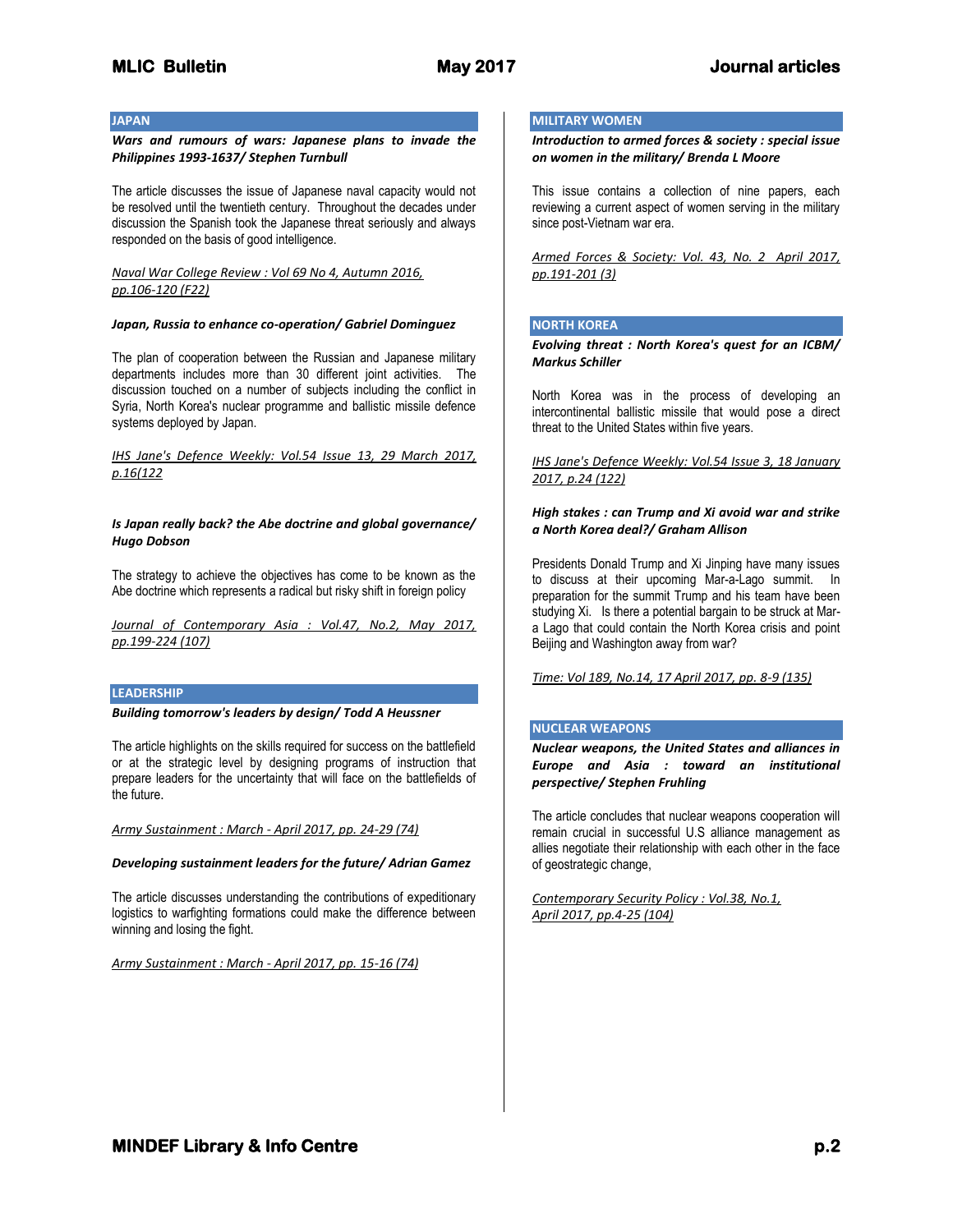#### **NUCLEAR WEAPONS**

*Reconsidering minimum deterrence South Asia : Indian responses to Pakistan's tactical nuclear weapons/ Frank O Donnell*

This article analyzes Indian official and strategic elite responses to the Nasr challenge, including policy recommendations and attendant implications.

*Contemporary Security Policy : Vol.38, No.1, April 2017, pp.78-101 (104)*

#### **PHILIPPINES**

*Five thousand dead and counting : the Philippines bloody war on drugs*

The BMJ in a recent interview that the aim of completely eliminating drug use from the Philippines is unrealistic.

*BMJ : February 2017, p.98 (13)*

#### **SINGAPORE**

*The autocratic mandate : elections, legitimacy and regime stability in Singapore/ Lee Morgenbesser*

This article explained how authoritarian regimes use flawed elections as a legitimation mechanism in the service of stability. It argued ruling parties pursue autonomous legitimacy which demands the feigning of conformity to the established rules of the constitution and the shared beliefs of citizens.

*The Pacific Review : Vol.30, No.2, March 2017, pp.205-231 (103)*

## *Singapore sings contract for next generation AFV/ Gabriel Dominguez*

The next generation armoured fighting vehicle will be the mainstay of the Singapore armed forces (SAF's) mechanised forces, operating alongside the Bionix infantry fighting vehicle to fulfil the SAF's operational requirements.

*IHS Jane's Defence Weekly: Vol.54 Issue 13, 29 March 2017, p.16(122)*

## **SOUTH KOREA**

*South Korea donates over 200 vehicles to Cambodia/ Gabriel Dominguez*

South Korea handed over military trucks and engineering vehicles to Cambodia as part of a military aid package.

*IHS Jane's Defence Weekly: Vol.54 Issue 14, 5 April 2017, p.15 (122)*

# **SOUTH KOREA**

*President Roh Moo-Hyun's last interview and the Roh Moo Hyun phenomenon in south Korea/ Hyung A Kim*

This article discusses Roh's candid critical self assessment on his own presidency especially regarding his role in both domestic politics and the inter-Korean relationship and the Korean -US relationship.

*Journal of Contemporary Asia : Vol.47, No.2, May 2017, pp.273-298 (107)*

## **TERRORISM**

*Merits and limits of counter-ideological work against terrorism : a critical appraisal/ Walid Jumblatt Abdullah*

This article attempts to analyse the role of counter-ideology in dealing with a particular type of terrorism, Muslim jihadist extremism.

*Small Wars & Insurgencies : Vol.28, No.2, April 2017, pp.291-308 (97)*

## **TERRORIST**

*Introduction to the special issue : terrorist online propaganda and radicalization/ Anne Aly*

This article introduces and contextualizes the contributions to the special issue by examining some of the ways in which terrorists make use of the internet as part of their broader media strategies.

*Studies in Conflict & Terrorism, Vol.40, No 1,2,3, January, February, March 2017, pp. 1-9 (114)*

#### **VIETNAM**

*Governmental re-organization in counterinsurgency context : foreign policy program transfer and operation switchback South Vietnam/ Jon Strandquist*

The purpose of this paper is to introduce and conceptually develop foreign policy program transfer as an important object to study and to empirically demonstrates the significance of program transfer by presenting and analyzing the case of operation switchback.

*Small Wars & Insurgencies : Vol.28, No.2, April 2017, pp.337-360 (97)*